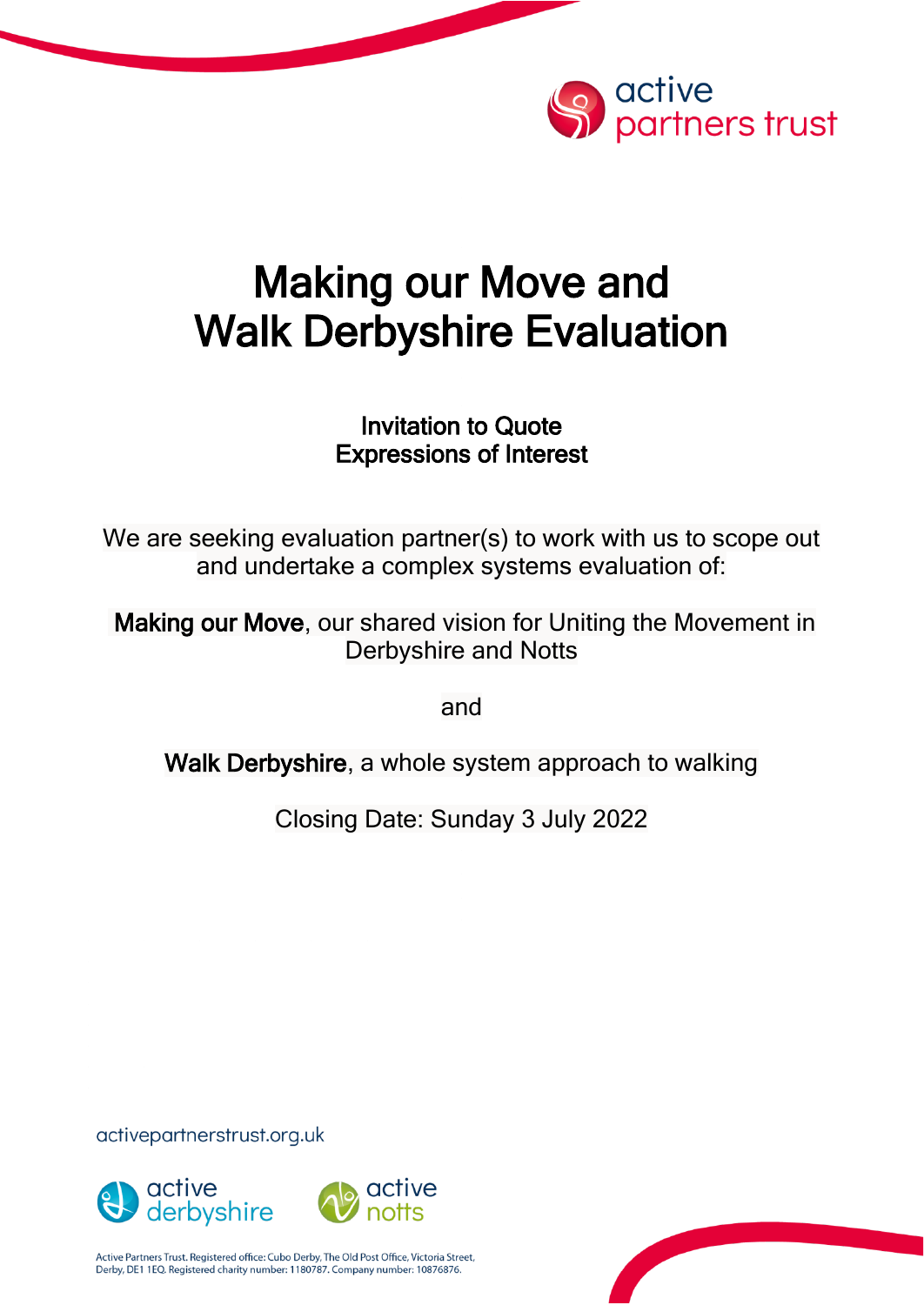

26.05.22

Active Partners Trust on behalf of Active Derbyshire and Active Notts is seeking to work with evaluation partner(s) to scope out and undertake a joint complex systems evaluation of both:

- Making our Move, our shared vision for Uniting the Movement in Notts and **Derbyshire**
- Walk Derbyshire, a whole system approach to walking.

The work and learning of Walk Derbyshire should inform the wider work of Making our Move and ideally, both components of the evaluation will align and be carried out by the same evaluation partner or consortium of partners.

### 1. Introduction to Active Partners Trust

1.1.Active Partners Trust is a single legal entity bringing together the active partnerships in Derbyshire and Nottinghamshire through two brands – Active Derbyshire and Active Notts.

Active Derbyshire and Active Notts are committed to working with a wide range of partners to connect, collaborate, influence and help create a culture where everyone can be active.

- 1.2.Our values and behaviours define us as an organisation they are who we are and what we stand for. We work hard to ensure that we all live our values day to day and they are embedded in all that we do.
	- Make a Difference. We seek to positively make a difference through movement, physical activity and sport. We add value through insight and learning, influencing relationships, strengthening our networks and connections and embedding what works well.
	- Integrity. We will act with integrity in all that we do, being open, honest and trusted. Encouraging this culture with others.
	- Collaborate. We commit to collaborate, giving time and space to develop relationships, to listen, to reflect and to build shared purpose. We take collective responsibility and learn together to inform our work.
	- Inclusive. We ensure we are inclusive in everything we do. We are openminded and equitable, encouraging others to reflect on how they think and act. We are a committed ally to inclusion.
	- Passionate. We believe in what we do. We are energetic, curious and aspire to think creatively. We are bold in our thinking, not afraid to try new things.

#### activepartnerstrust.org.uk



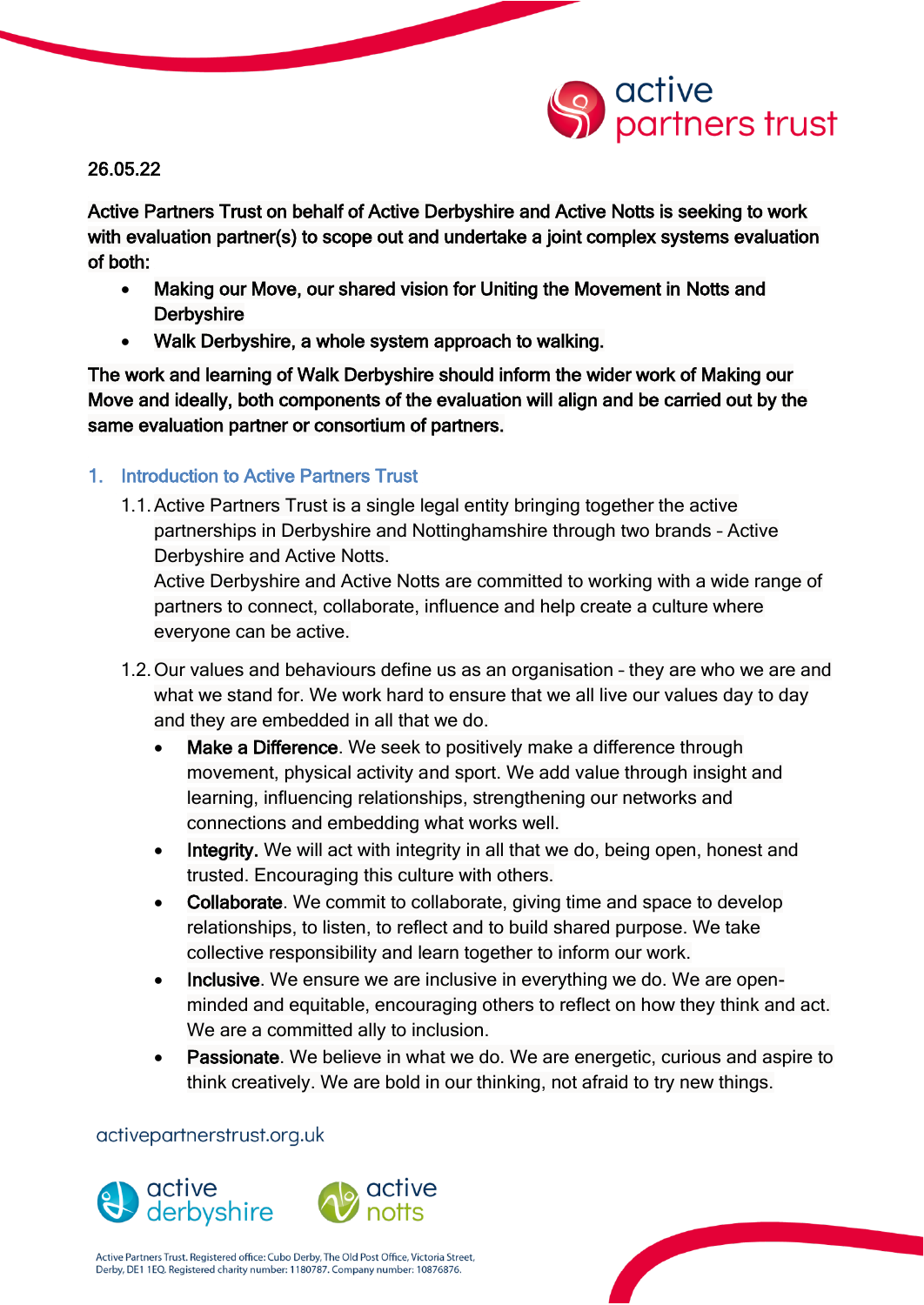

#### 2. Background and Introduction

2.1. Making our Move is our shared vision for Uniting the Movement<sup>\*</sup> in Notts and Derbyshire. Together, we will address inequality and empower everyone to be active in a way that works for them. Our shared vision was informed by hundreds of people and organisations in Derbyshire and Notts. It sets out an approach that will help us to focus our efforts and resources on where we can make the biggest difference; empower our communities; and shape action. More information can be found here [https://www.activederbyshire.org.uk/making-our-move.](https://www.activederbyshire.org.uk/making-our-move) This short film also outlines the need for this plan and our approach [https://youtu.be/GxFEof4NakE.](https://youtu.be/GxFEof4NakE)

\* Uniting the Movement, launched by Sport England in January 2021, sets out a 10 year vision to transform lives and communities through sport and physical activity.

2.2.One of the cross-cutting themes of Making our Move is 'Maximising the potential of Walking'.

We've seen that walking contributes to the vast majority of physical activity - on average, half our time spent being active is walking, whether that is on foot or in a wheelchair. Walking can be available and accessible to everyone, including wheelchair users and people with limited mobility. When accessibility and access is considered, it is an undaunting entry into physical activity and potentially easier for people who are inactive to engage in.

We all approach walking differently. Some of us are functional walkers – walking for work or travel, and some of us walk for pleasure. Given the enormous significance of walking, it's vital that our local environments enable and encourage walking so, across all of our shared aims, we need to incorporate a focus on walking.

- 2.3.With this in mind, Walk Derbyshire is a distinct countywide approach to increase new opportunities to walk locally every day. It aims to make every day walking the norm for all residents of Derbyshire. Walk Derbyshire will be delivered through a 'whole systems approach' and the objectives are to:
	- Develop and facilitate a county wide network of stakeholders across the system with the joint vision of increasing everyday walking for all residents of Derbyshire, and the ability to effect systemic change.
	- Develop and facilitate a network of walk champions and advocates within local communities across Derbyshire.

activepartnerstrust.org.uk



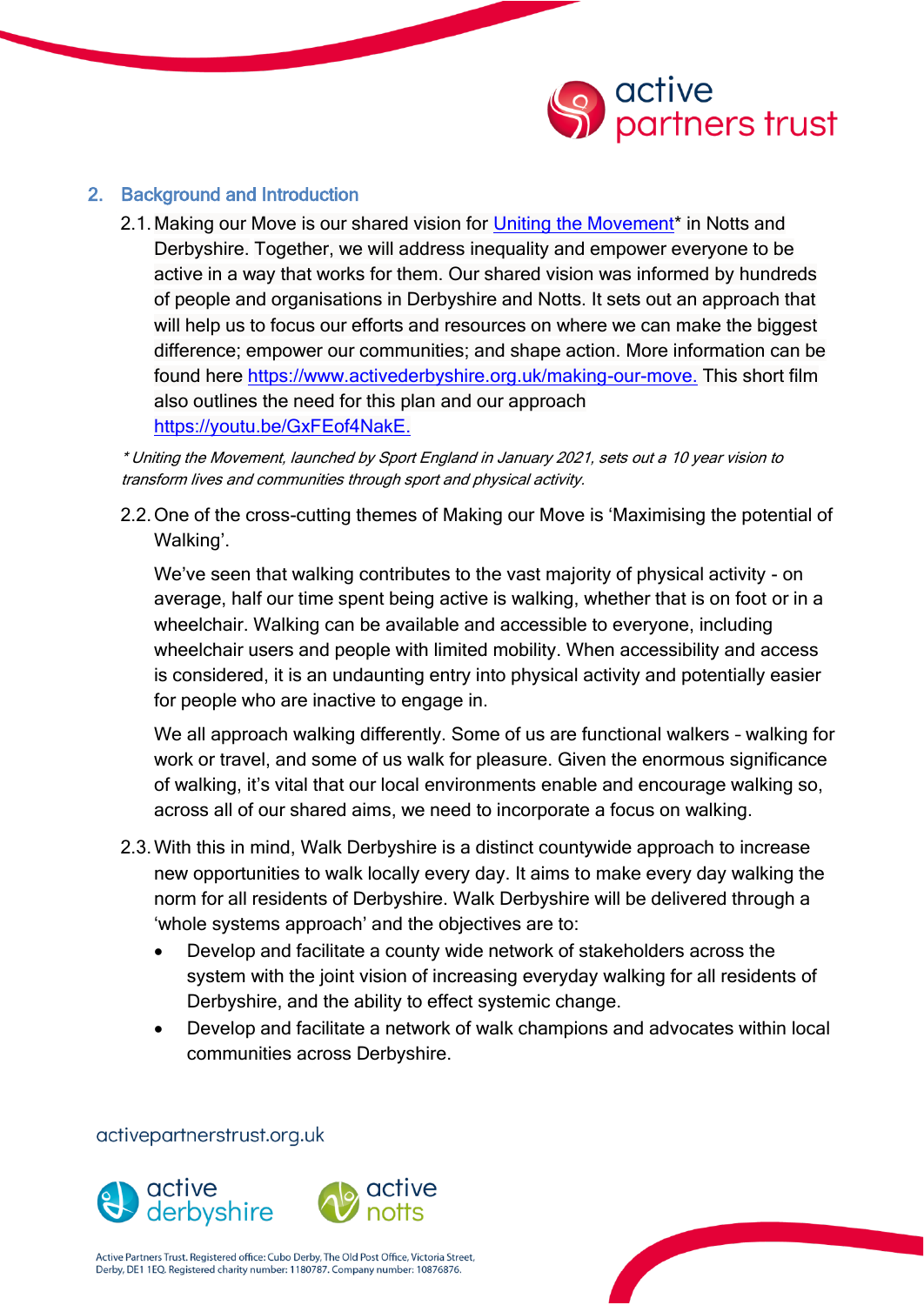

- Develop and deliver 4 Active Neighbourhood Pilots which will deliver learning and insight into a systems approach to walking at neighbourhood scales within Derbyshire.
- Create and manage a marketing and communications plan which enables and empowers people to walk more on an everyday basis.
- 2.4.The initial funding proposal for Walk Derbyshire was agreed by Derbyshire County Council Cabinet members on the basis of:
	- Walk Derbyshire being a 'needs led' area of work that will significantly increase the opportunities for residents of Derbyshire to walk more.
	- Provide significant investment across the walking system that will create a sustainable approach to promoting walking. This will continue beyond the life of the project.
	- The 4 Active Neighbourhood Pilots will inform future direction and priorities for further roll out.
- 2.5.The Active Neighbourhood Pilots will create better linked up and signed neighbourhoods to make it easier to walk for enjoyment or travel. They will do this by:
	- Linking with a range of partners across the system to engage the community and develop a network of signed and safe walking routes activated by the public sector, voluntary and community sector and the private sector.
	- Creating neighbourhood level stakeholder forums to develop a shared vision and action for adopting systems walking within the footprint of the pilot.

## 3. Evaluation Aims and Approach

- 3.1.We are looking for an evaluation to help the system understand what is working and what isn't working in regard to the overall vision and aims in the Making our Move plan. It's envisaged this will involve the creation of regular and iterative feedback mechanisms that allow learning to be regularly captured and shared in a way that will inform future action.
- 3.2.The Making our Move plan outlines a shared approach that will be required to create the change we want to see. We expect the aim of the evaluation to provide a deep understanding of our shared approaches and how this impacts on our vision and aims. Our shared approaches are:
	- Growing our insight and understanding of people and communities by working closely with lived experience and listening carefully to resident voices

#### activepartnerstrust.org.uk



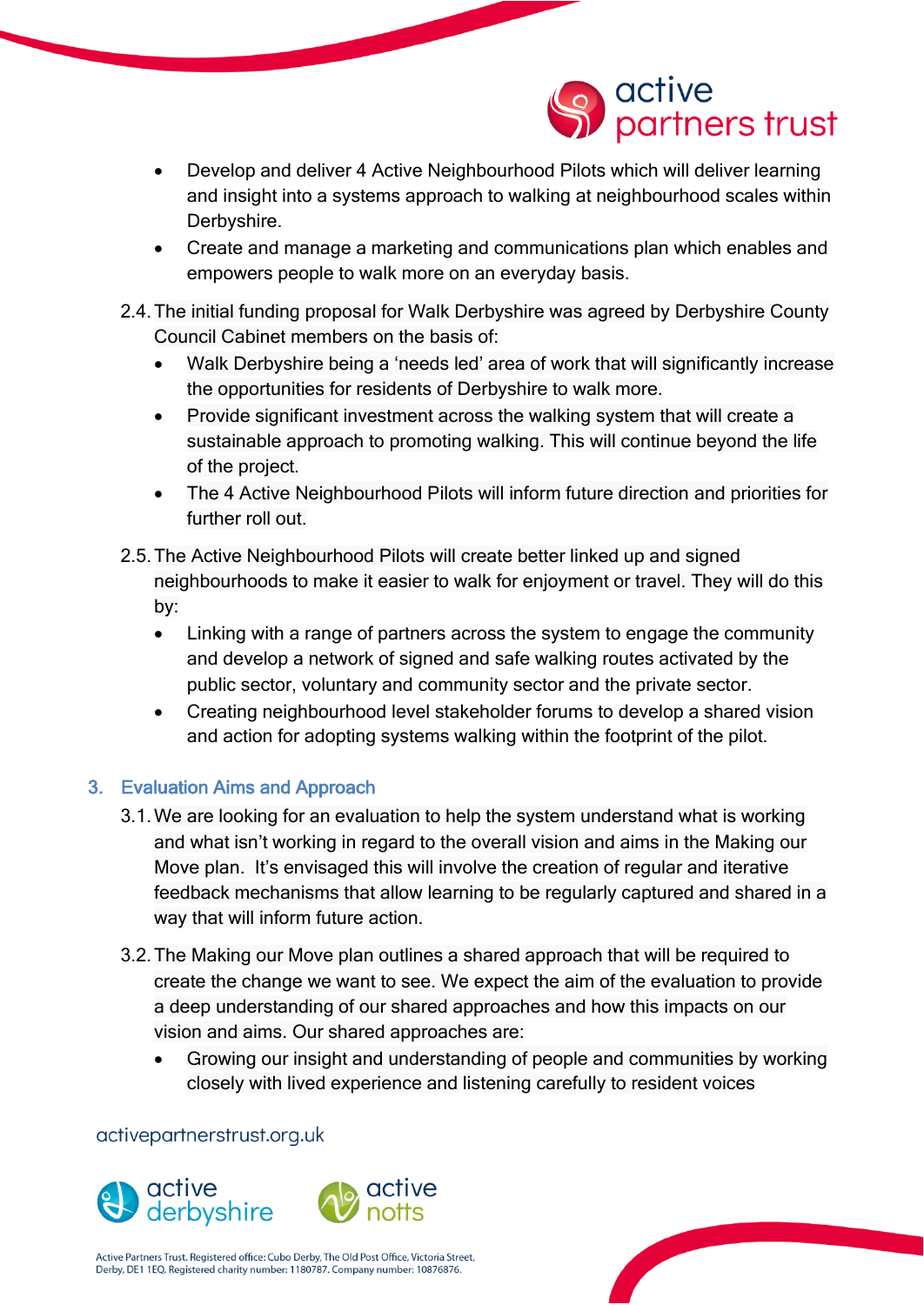

- Supporting and developing people who can lead and influence others to move more.
- Working collaboratively across and between partners and sectors.
- Focusing on learning and adapting, understanding what works as well as what doesn't and applying it to our work on an ongoing basis.
- Advocating for and influencing policy and practice.
- Targeting and aligning investment to where it's most needed.

#### 3.3.Making our Move

There are lots of component parts and areas of work within Making Our Move and it's envisaged that we will co-produce an evaluation approach and collectively decide where to focus across the 5 shared aims and cross-cutting themes in the plan.

Over the 5 year evaluation period, consideration will need to be given to key areas of work as they arise, for example the Together Fund, where there is significant funding to address physical activity inequalities. It's also anticipated the evaluation may focus on specific places/localities.

#### 3.4.Walk Derbyshire

In addition to the above, which will incorporate walking, we would like a bespoke and in-depth evaluation of Walk Derbyshire throughout the first 3 years. This will include:

- An independent assessment of the collective impact made on the aims of Walk Derbyshire (stated above 2.3, 2.4)
- A deep dive evaluation of four active neighbourhood pilots.
- An independent assessment of the changes observed in the ways of working across system partners
- 3.5.Across both elements of the evaluations, where it exists, we will be looking for evidence of system change and the associated challenges and conditions and an independent assessment of the impact made by Active Partners Trust in the work.
- 3.6.We are flexible to the kind of evaluation partner(s) we engage but feel the following approach and requirements will be important for the success of this joint evaluation:
	- A collaborative approach to co-produce an evaluation framework that recognises the multi-disciplinary and complex nature of this work. This may

activepartnerstrust.org.uk



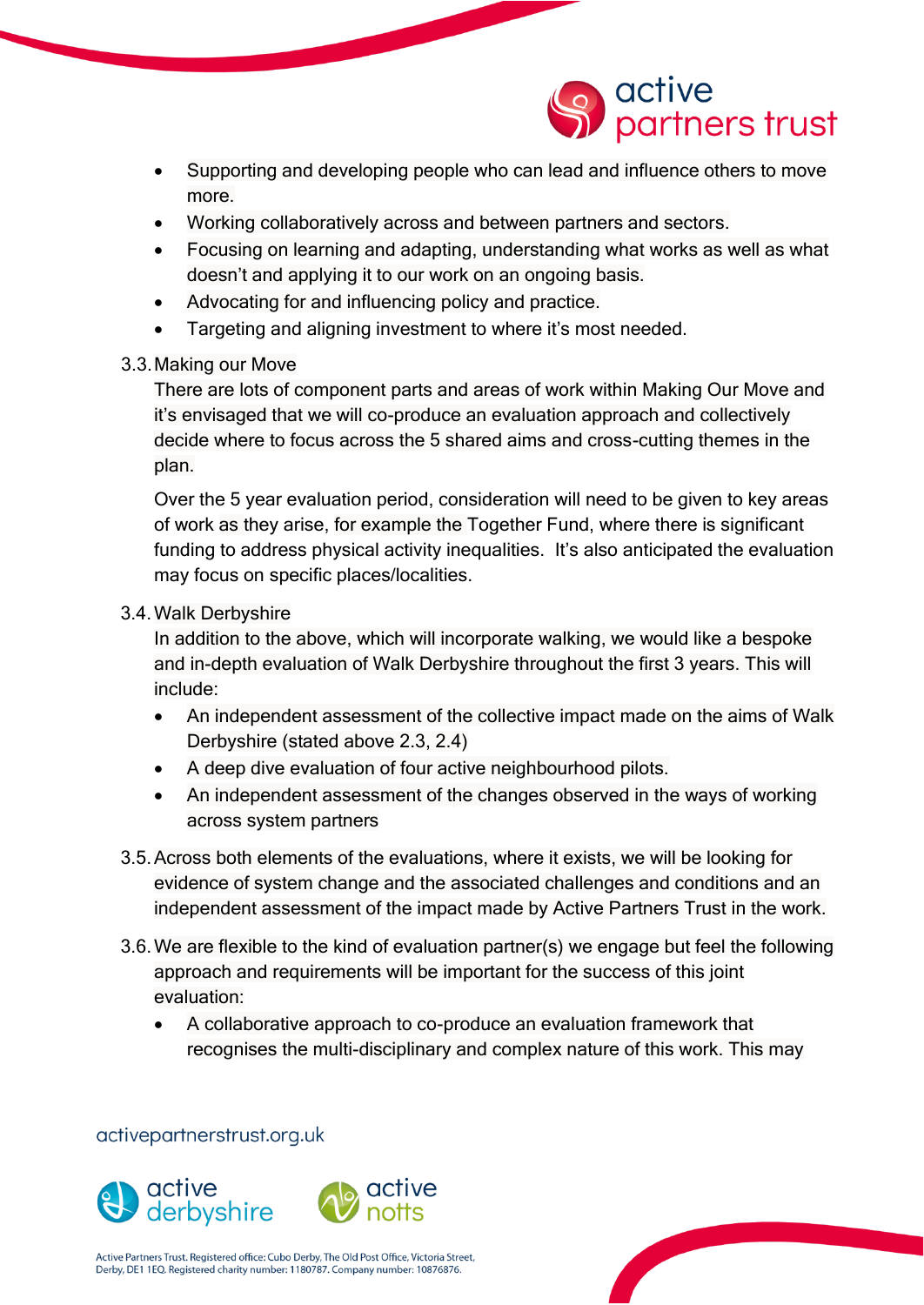

include identifying and working with other evaluation partners who provide expertise in different aspects of complex systems evaluation.

- An iterative approach that aids our insight and understanding, informs actions and decisions and contributes to shared learning as we go.
- Expertise and experience of complex systems evaluation to help clarify and agree the questions we want to ask and what we want to understand in evaluating Making our Move and Walk Derbyshire.
- Knowledge of Derbyshire and Nottinghamshire systems that support people to move, or a demonstration of how knowledge and connections will be built.
- Outputs and reports will need to be communicable to a wide ranging audience

#### 4. Management

- 4.1.The contract will be with Active Partners Trust.
- 4.2.The overall Making our Move evaluation will provide updates to different steering groups and forums as required, and be accountable to the Active Partners Trust Board.
- 4.3.The specific Walk Derbyshire component will report to the Walk Derbyshire steering group, who will provide oversight of the evaluation and responsibility for sign off evaluation scope and framework. Steering group members will be responsible for reviewing the content of any reports prior to publication. This work will also be accountable to the Active partners Trust Board.

#### 5. Budget and timescales

- 5.1.The evaluation of Making Our Move will not exceed £145,000 (including VAT And expenses) over a 5 year period lasting from the appointment of an evaluation partner until 31 March 2027.
- 5.2.The evaluation of the Walk Derbyshire programme shall not exceed £60,000 (including VAT and expenses) over a 3 year period lasting from the appointment of an evaluation partner until 31 March 2025.

#### 6. Tender process and submission

6.1.Active Partners Trust understands the complexity involved in evaluating a whole systems approach. Based on the above information we are seeking submissions from evaluation partners to work collaboratively to co-produce the evaluation scope during the initial phase of the funding.

#### activepartnerstrust.org.uk